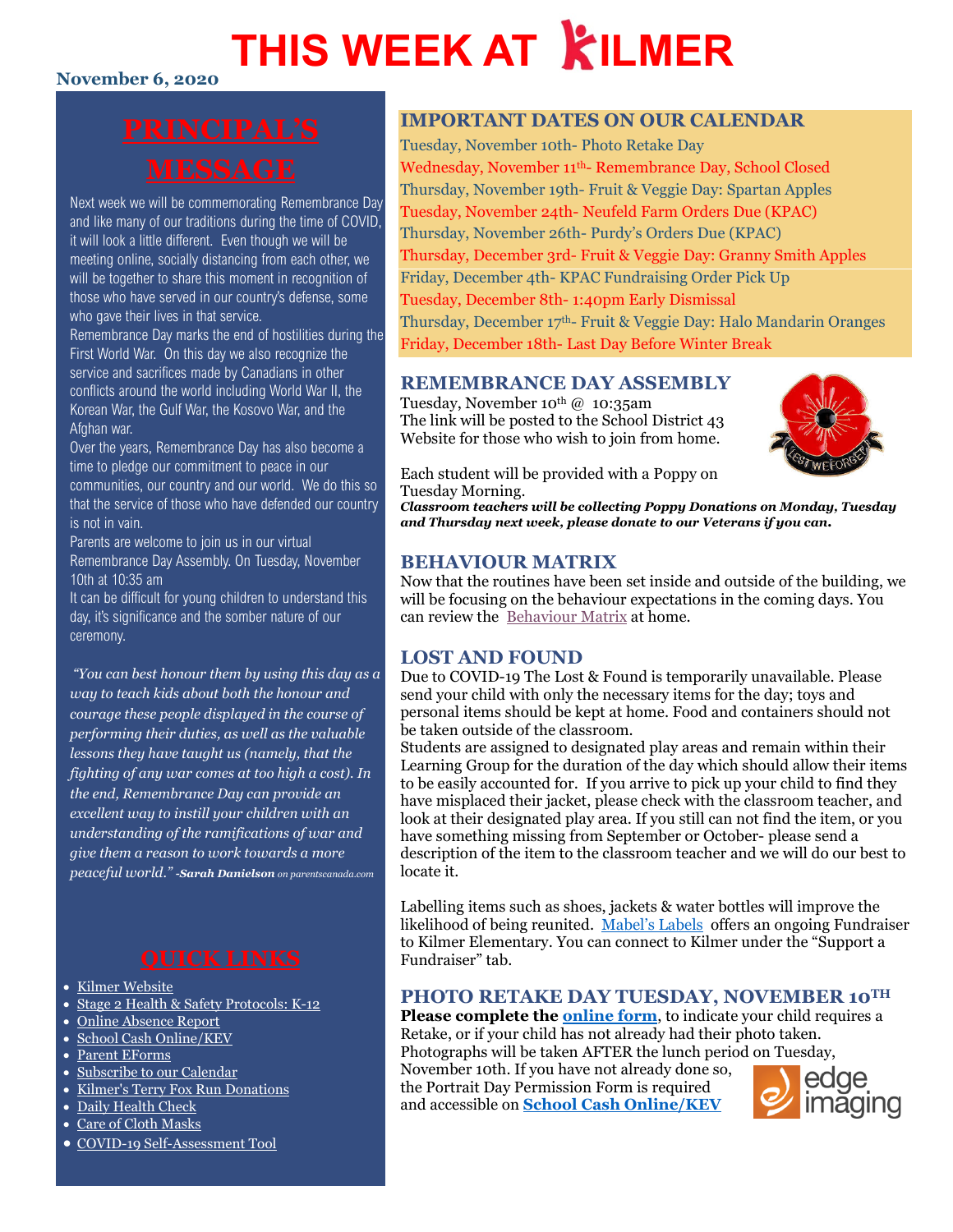## **THIS WEEK AT KILMER**

#### **ILLNESS POLICY**

All students & staff must perform [a Daily Health Check](http://www.sd43.bc.ca/Lists/Documents/2020.09.18%20Daily%20Health%20Check%20Screen%20(English).pdf) before coming to school and stay home when sick.

| <b>Your child must</b>                | -Fever               | -cough                      |
|---------------------------------------|----------------------|-----------------------------|
| stav home for at                      | -shortness of breath | -worsening of chronic cough |
| least 24 hours if<br>they have any of | -vomiting            | -loss of taste              |
| the following                         | -diarrhea            | -loss of smell              |
| symptoms:                             | -nausea              | -chills                     |

If symptoms do not improve or worsen after 24hrs you **must seek** a Health Assessment before returning to school. A health assessment can include calling 8-1-1, a primary care provider like a physician or nurse practitioner, or going to a COVID-19 testing centre.

If a COVID-19 test is not recommended by the health assessment, your child can return to school when symptoms improve and they feel well enough. Testing may not be recommended if the assessment determines that the symptoms are due to another cause (i.e. Not COVID-19).

If a COVID-19 test is recommended but is not done because the person or parent chooses not to have the test or a health assessment is not sought when recommended, and the person's symptoms are not related to a previously diagnosed health condition, they should stay home from school until 10 days after the onset of symptoms, and then may return if feeling well enough.

If the COVID-19 test is positive, the person should stay home until they are told by public health to end their self-isolation. In most cases this is 10 days after the onset of symptoms. Public health will contact everyone with a positive test.

If the COVID-19 test is negative, the person can return to school once symptoms have improved and they feel well enough. Symptoms of common respiratory illnesses can persist for a week or more. Re-testing is not needed unless the person develops a 6 new illness. BCCDC has information on receiving negative test results.

If a child starts showing symptoms of which could be Influenza or COVID-19 while at school, they will be instructed to put on a mask and moved to the Isolation Room. Parents will be contacted and must plan arrangements to have their student picked up right away. Parents **must seek** a Health Assessment for their child, and students should not return for at least 24 hours.

#### **A MESSAGE FROM KPAC**

#### **[031-pac@sd43.bc.ca](mailto:031-pac@sd43.bc.ca)**

**Purdys -** Just a reminder that Purdys orders are open until **November 26th** and will be delivered to the school for pick up on Monday, December 4<sup>th</sup>

**Neufeld Farms -** We will once again be participating in the Neufeld Farms fundraiser. Ordering opens on November 9th on Munch [a Lunch](http://www.sd43.bc.ca/school/kilmer/Parents/Pages/default.aspx#/=) and must be in by **November 24th**. Neufeld Farms will be delivering orders to the school for pick up on Friday, December 4th at 2:30.

**Cobbs Fundraiser -** We have added a new fundraiser this year supporting the school as well as local businesses. When you are shopping at Cobs Bread at Oxford Market, all you need to do is mention that they are raising "dough" for Kilmer and 5% of the total sale will go to our PAC.

#### **STUDENT ABSENCES**

If your child is going to be away, you're running late or they require an early dismissal please submit a Daily Absence Report Online, before 8am. [Report your Student's Absence Online](https://www2016.sd43.bc.ca/eforms/_layouts/15/FormServer.aspx?XsnLocation=http://www2016.sd43.bc.ca/eforms/AbsenceReportForm/Forms/template.xsn&OpenIn=browser&SaveLocation=http://www2016.sd43.bc.ca/eforms/AbsenceReportForm&Source=http://www2016.sd43.bc.ca/eforms/AbsenceReportForm)

*We ask that any students arriving AFTER 9:30 am report to the main entrance. If you are picking your child up for an appointment during the lunch break, it is helpful if you can plan to pick them up at 11:45 from their classroom door.*





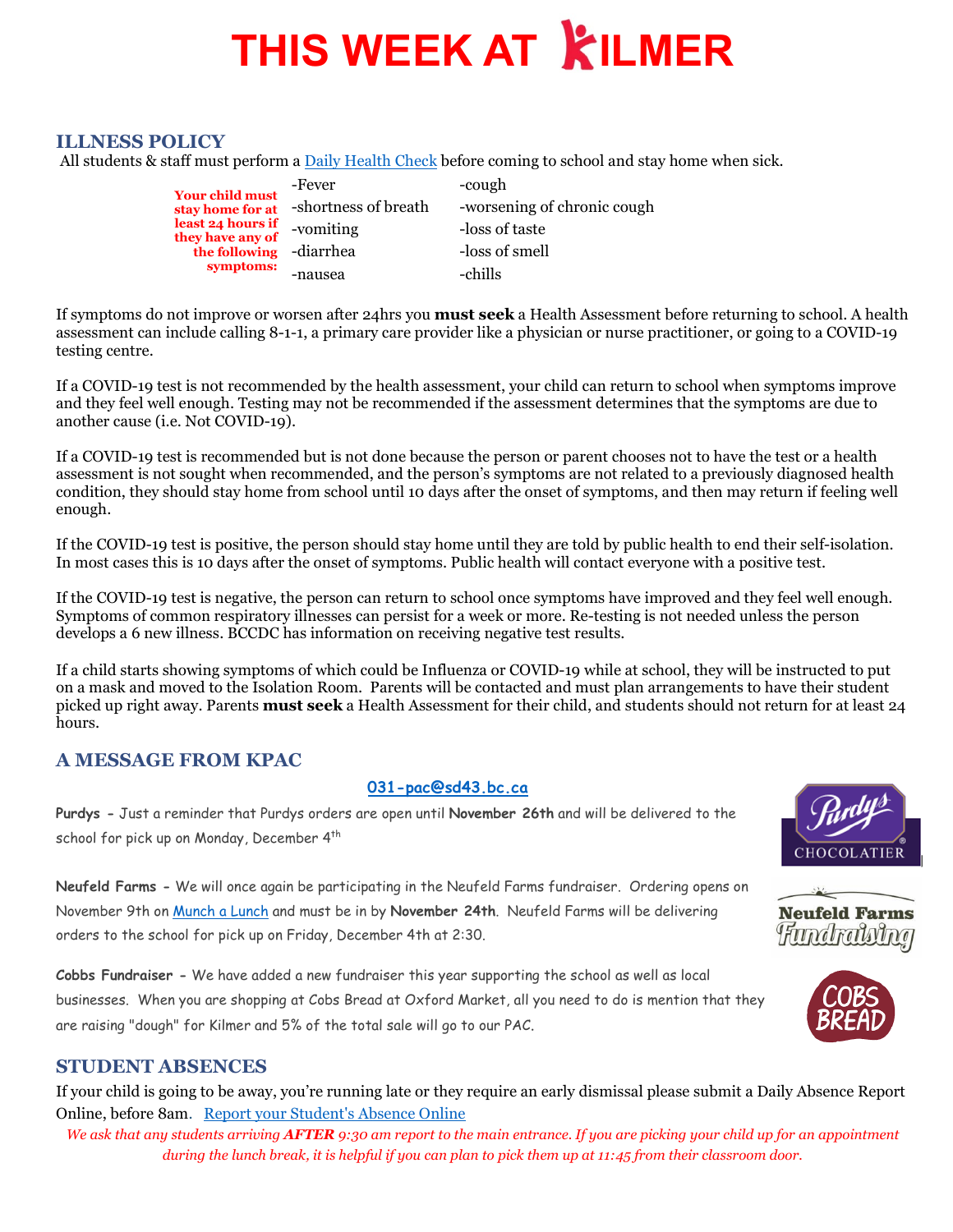# **THIS WEEK AT KILMER**

#### **Kilmer Elementary**

1575 Knappen St Port Coquitlam, BC V3C 2P8 604-941-3401 kilmer@sd43.b.ca [www.sd43.bc.ca/school/kilmer](http://www.sd43.bc.ca/school/kilmer)

#### **OFFICE HOURS**

*The doors to the school remain locked, please call the office at 604-941-3401 between 8:15-3:15 if you require assistance or email the school at Kilmer@sd43.bc.ca. We ask that your child arrives prepared for their day.*